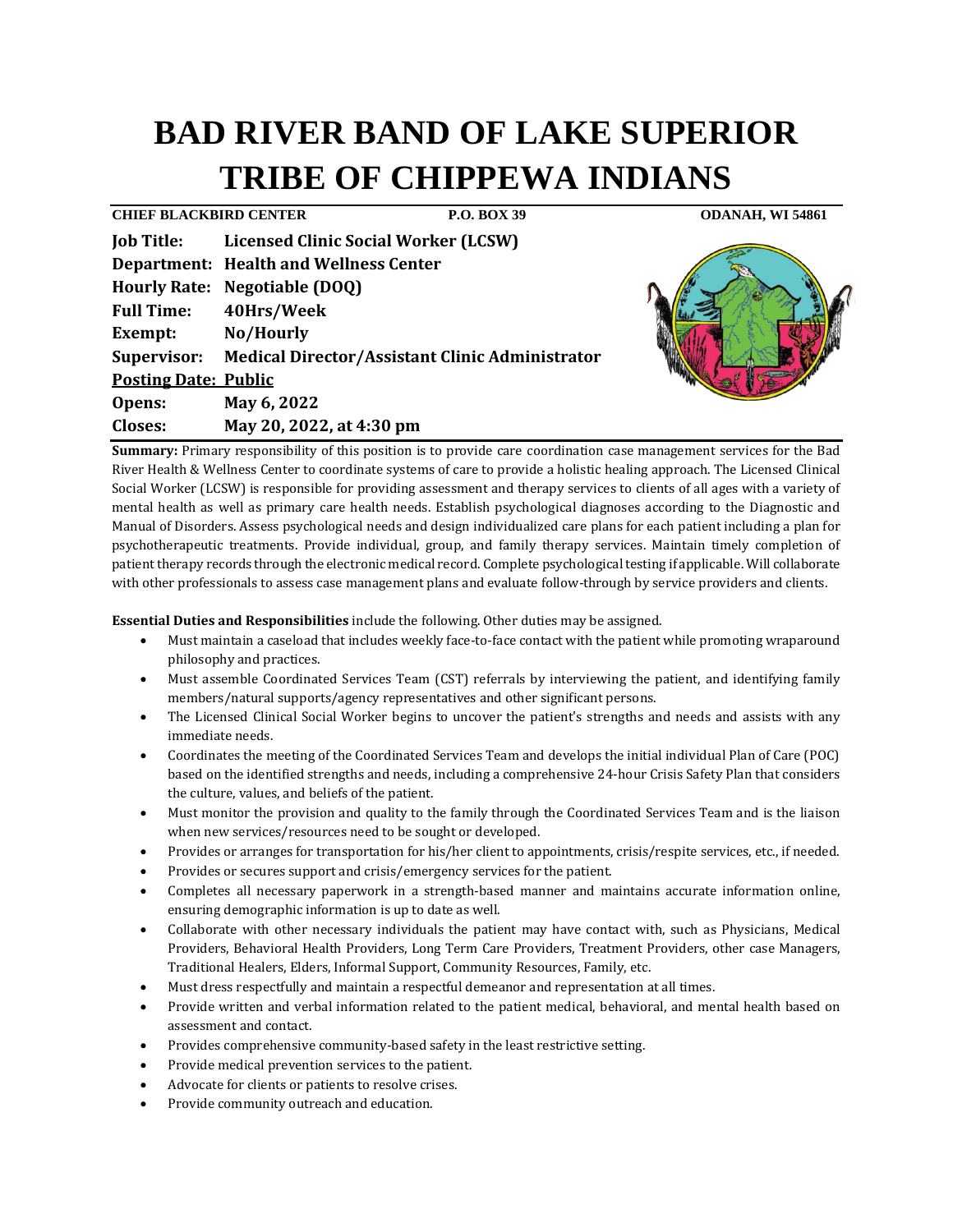- Collaborate with other professionals to evaluate the patient's medical or physical condition and assess client needs.
- Refer patient, client, or family to community resources to assist in recovery from mental or physical illness and to provide access to services such as financial assistance, legal aid, housing, job placement, or education.
- Counsel client and patient in individual and group sessions to help them overcome dependencies, recover from illness and adjust to life.
- Utilize consultation data and social work experience to plan and coordinate client or patient care and rehabilitation, following to ensure service efficacy.
- Plan discharge from care facility to home or other care facilities.
- Organize support groups or counsel family members to assist them in understanding, dealing with, and supporting the client or patient.
- Modify treatment plan to comply with changes in client status.
- Monitor, evaluate, and record client progress according to measurable goals described in the treatment and care plan.
- Identify environmental impediments to client or patient progress through interviews and review of patient records.
- Supervise and direct other workers providing services to clients or patients.
- Oversee Medicaid and Medicare-related paperwork and recordkeeping on hospital discharge where applicable and pre-post ambulatory referral for care.
- Plan and conduct programs to combat social problems, prevent substance abuse, or improve community health and counseling services.
- Develop or advise on social policy and assist in community development.

**Qualification Requirements:** To perform this job successfully, an individual must be able to perform each essential duty satisfactorily. The requirements listed are representative of the knowledge, skills, and/or ability required. Knowledge of the uniqueness of the Bad River Community. Reasonable accommodations may be made to enable individuals with disabilities to perform the essential functions.

## **Education and/or Experience:**

**Required:**

- A Master of Social Work Degree from an accredited training program.
- Current Licensure or Immediate Licensure Eligible in Wisconsin as a Licensed Clinical Social Worker (LCSW)
- Experience: Two (2) years of outpatient mental health care experience preferred.
- Current Wisconsin State Social Work License.
- Candidates are required to be licensed by a State Board to provide counseling (e.g., LCSW, LMFT, LPC, PsyD, or similar credentials).
- One year of experience as a social worker in the medical/behavioral health field; or three years of experience as a social worker in a public and/or private setting

•

## **Other Skills and Abilities:**

**Required:**

- This is a required driver position. Must possess a valid driver's license and meet eligibility for tribal insurance.
- Knowledge and experience working with Native American communities, culture, and cultural traditions
- Above-average computer skills.
- Excellent customer service skills.
- Must be able to communicate, oral and written.
- Must be an excellent listener.
- Must be willing to travel for training.
- Must maintain confidentiality and abide by various privacy laws pertaining to patient rights under HIPAA, 42 CFR Part 2, and Privacy Act.